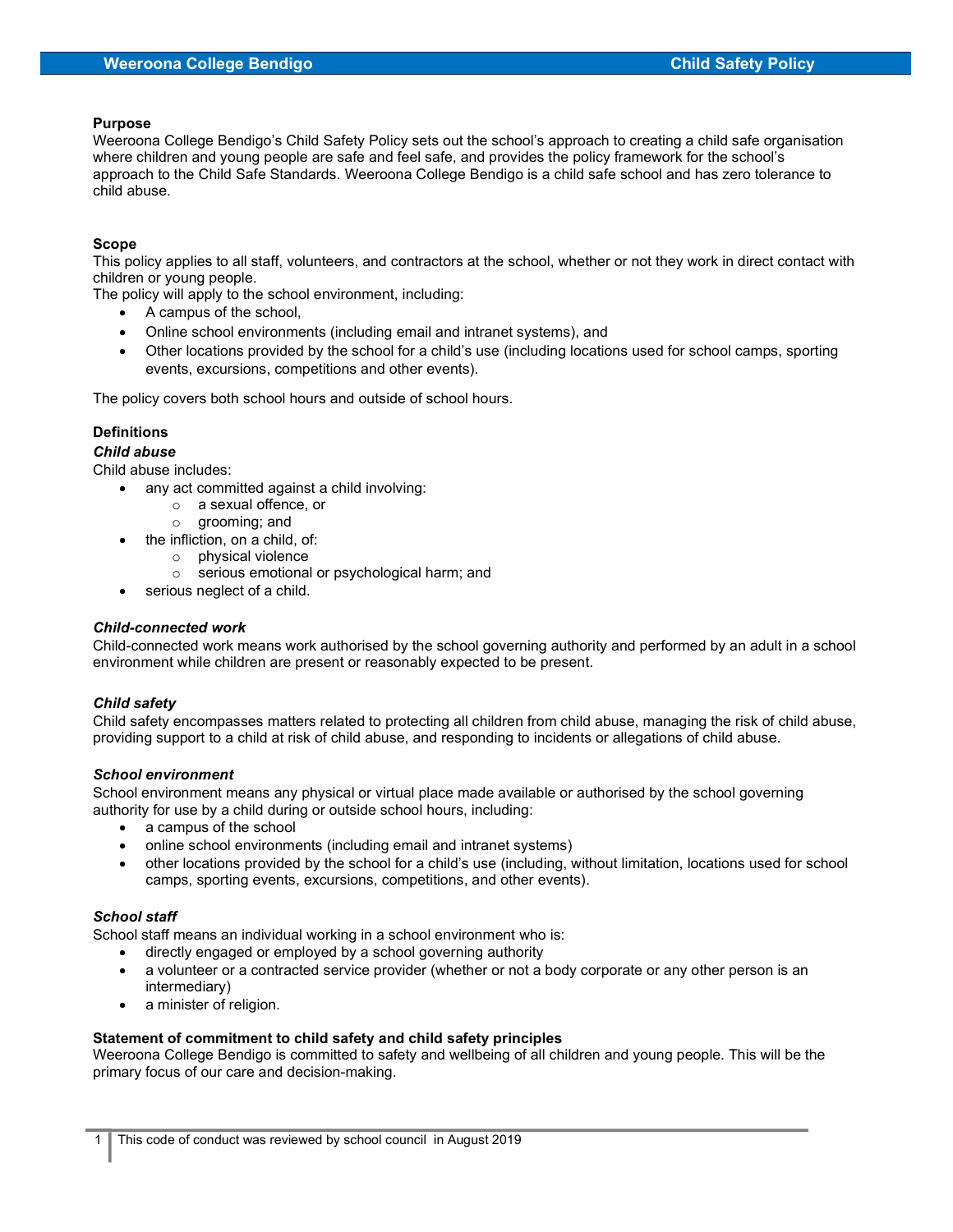We are committed to providing a child safe environment where children and young people are safe and feel safe, and their voices are heard about decisions that affect their lives. Particular attention will be paid to the cultural safety of Aboriginal and Torres Strait Islander children and children from culturally and/or linguistically diverse backgrounds, as well as the safety of children with a disability and children who are vulnerable.

Every person involved in Weeroona College Bendigo has a responsibility to understand the important and specific role they play individually and collectively to ensure that the wellbeing and safety of all children and young people is at the forefront of all they do and every decision they make.

#### Child safety principles

In its planning, decision-making and operations Weeroona College Bendigo will:

- 1. Take a preventative, proactive and participatory approach to child safety;
- 2. Value and empower children to participate in decisions which affect their lives;
- 3. Foster a culture of openness that supports all persons to safely disclose risks of harm to children;
- 4. Respect diversity in cultures and child rearing practices while keeping child safety paramount;
- 5. Provide written guidance on appropriate conduct and behaviour towards children;
- 6. Engage only the most suitable people to work with children and have high quality staff and volunteer supervision and professional development;
- 7. Ensure children know who to talk with if they are worried or are feeling unsafe, and that they are comfortable and encouraged to raise such issues;
- 8. Report suspected abuse, neglect or mistreatment promptly to the appropriate authorities;
- 9. Share information appropriately and lawfully with other organisations where the safety and wellbeing of children is at risk; and
- 10. Value the input of and communicate regularly with families and carers.

#### A child safe culture

Weeroona College Bendigo's culture encourages staff to raise, discuss and scrutinise child safety concerns. This makes it more difficult for abuse to occur and remain hidden.

All child safety documents, including this policy, the Child Safety Code of Conduct [insert hyperlink], the school's Child Safety Reporting Obligations Policy and Procedures [insert hyperlink], Identifying and Responding to All Forms of Abuse in Victorian Schools and the Four Critical Actions for Schools are readily available online and in hard copy in our Administration area for all staff and students to read at any time.

As part of Weeroona College Bendigo's child safe culture, school leadership will:

- Ensure that child safety is a regular agenda item at school council meetings and staff meetings.
- Encourage and enable staff professional learning and training to build deeper understandings of child safety and prevention of abuse
- Ensure that no one is prohibited or discouraged from reporting an allegation of child abuse to a person external to the school or from making records of any allegation.

As part of Weeroona College Bendigo's child safe culture, school teaching and leadership staff are required to:

- Complete the Protecting Children Mandatory reporting and other obligations online module every year
- Read the school's Child Safety Code of Conduct on induction, and maintain familiarity with that document
- Read the school's Child Safety Reporting Obligations Policy and Procedures on induction, and maintain familiarity with that document
- Read the school's Child Safety Policy on induction, and maintain familiarity with that document.

School leadership will maintain records of the above processes.

Child safety is everyone's responsibility. All school staff are required to:

- Act in accordance with the school's Code of Conduct, which clearly sets out the difference between appropriate and inappropriate behaviour
- Act in accordance with the Child Safety Reporting Obligations Policy and Procedures at all times, including following the Four Critical Actions for Schools where necessary
- Act in accordance with their legal obligations (more information at https://www.education.vic.gov.au/Documents/about/programs/health/protect/ChildSafeStandard5\_SchoolsGui de.pdf), including:
	- o Failure to disclose offence (applies to all adults)
	- o Duty of care (applies to all school staff)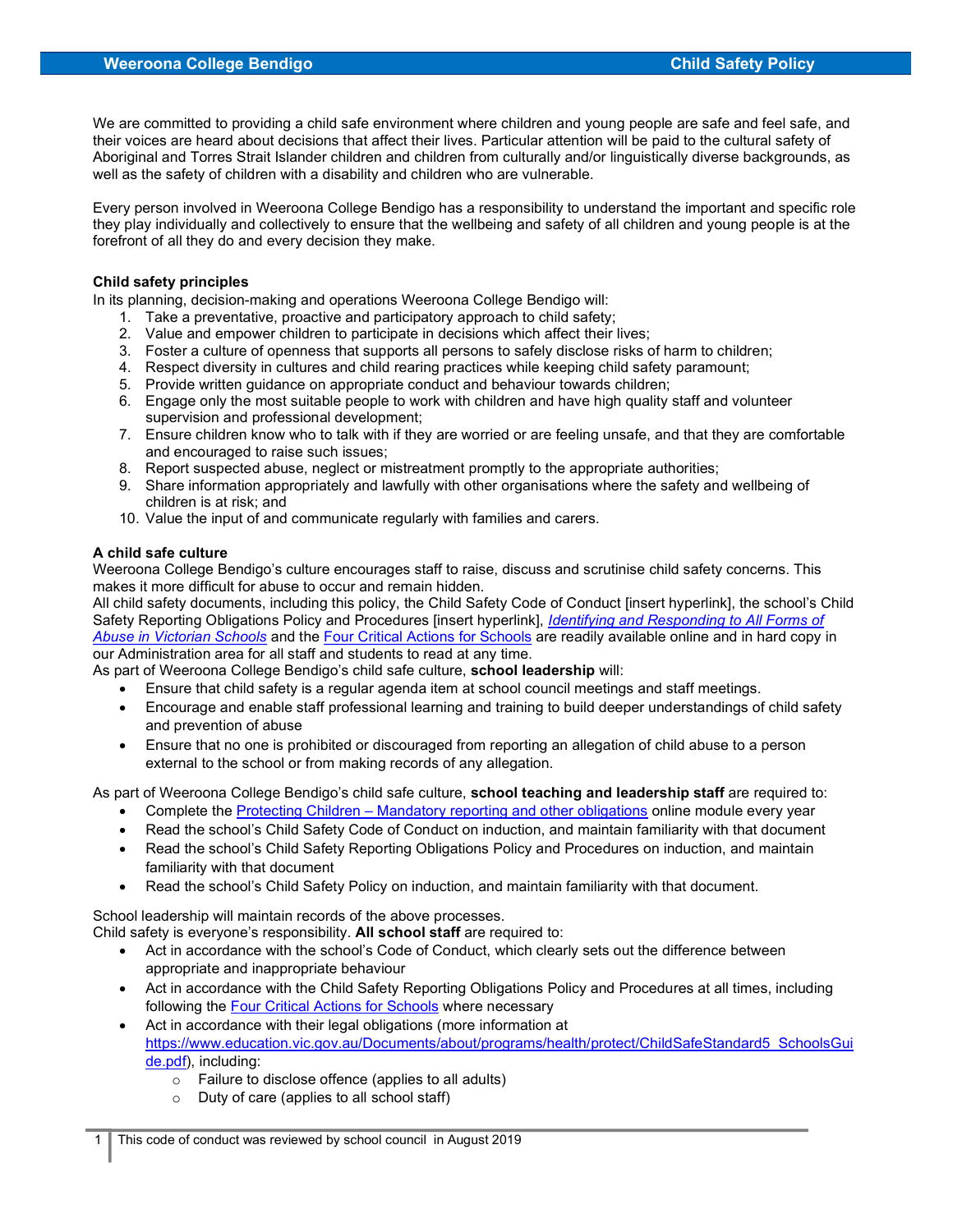- $\circ$  Mandatory reporting obligations (applies to all mandatory reporters, including teachers, principals, and registered doctors and nurses)
- $\circ$  Failure to protect offence (applies to a person in a position of authority within the school)
- o Reportable conduct obligations (applies to school leadership roles)
- o Organisational duty of care (applies to the school as an organisation).

#### Roles and responsibilities

School leaders and managers will ensure that each person understands their role, responsibilities and behaviour expected in protecting children and young people from abuse and neglect. Staff will comply with the school's Code of Conduct, which sets out clearly the difference between appropriate and inappropriate behaviour. Specific child safety responsibilities:

- Leanne Preece, Principal is responsible for reviewing and updating the Child Safety Policy every 2 years.
- Leanne Preece, Principal is responsible for monitoring the school's compliance with the Child Safety Policy.
- Leanne Preece, Principal is responsible for informing the school community about this policy, and making it publicly available.
- Other specific roles and responsibilities are named in Weeroona College Bendigo's other child safety policies and procedures, including the Code of Conduct, Child Safety Reporting Obligations Policy and Procedures, and risk assessment register .
- Matthew Reeves, Positive Education Leader is the College's Child Safety Officer

#### Human resources recruitment practices

Weeroona College Bendigo applies best practice standards in the recruitment and screening of staff, and will take all reasonable steps to ensure that it engages the most suitable and appropriate people to work with children, including:

- We will ensure that staff induction, education and training programs are a vital part of our commitment to safeguarding children and young people from abuse
- All prospective staff and volunteers are required to undergo National Criminal History Records check and maintain a valid Working with Children Check
- All position descriptions for jobs that involve child-connected work with our school include the job's requirements, duties and responsibilities with respect to child safety and the job occupant's essential or relevant qualifications, experience and attributes in relation to child safety
- We develop selection criteria and advertisements which clearly demonstrate our commitment to child safety. Job advertisements for child-connected work include a link to the school's Code of Conduct, which is publicly available on our website
- We carry out verbal reference checks with at least two referees to verify job applicants' history of and suitability for working with children. Our school also requires applicants for child-connected jobs to provide proof of personal identity and any professional or other qualifications.

The school's approach to human resources practices that ensure child safety can be found on our College website.

#### Training and supervision

Training and education is important to ensure that everyone in the school understands that child safety is everyone's responsibility.

Our school culture aims for all staff and volunteers (in addition to parents/carers and children) to feel confident and comfortable in discussing any allegations of child abuse or child safety concerns. We train our staff and volunteers to identify, assess, and minimise risks of child abuse and to detect potential signs of child abuse.

We also support our staff and volunteers through ongoing supervision to develop their skills to protect children from abuse, to promote the cultural safety of Aboriginal children, the cultural safety of children from linguistically and/or diverse backgrounds, and the safety of children with a disability.

New employees and volunteers will be inducted into the school and supervised regularly to ensure they understand our school's commitment to child safety, and that their behaviour towards children is safe and appropriate. All employees of our school will be monitored and assessed via regular performance review to ensure their continuing suitability for child-connected work. Any inappropriate behaviour will be reported through the Principal or Assistant Principal or directly to DHHS Child Protection and/or Victoria Police, depending on the severity and urgency of the matter.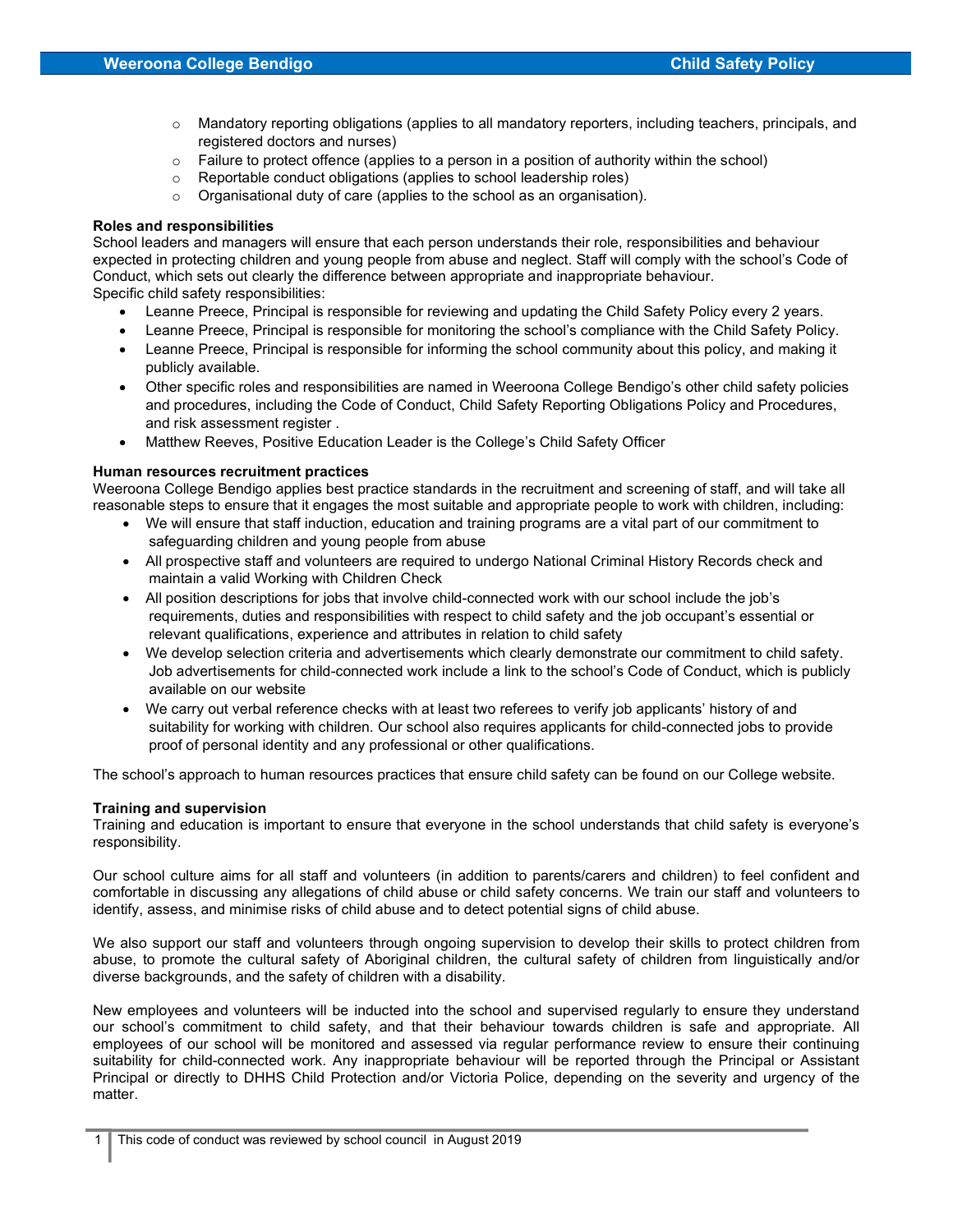#### Reporting a child safety concern or complaint

The school has clear expectations for all staff and volunteers in making a report about a child or young person who may be in need of protection. All staff must follow the school's Child Safety Reporting Obligations Policy and Procedures, including following the Four Critical Actions for Schools if there is an incident, disclosure or suspicion of child abuse. Immediate actions should include reporting their concerns to the DHHS Child Protection/Victoria Police or another appropriate agency and notifying the principal or a member of the school leadership team of their concerns and the reasons for those concerns.

Weeroona College Bendigo will never prohibit or discourage school staff from reporting an allegation of child abuse. The school will always take action to respond to a complaint in accordance with the school's Child Safety Reporting Obligations Policy and Procedures. In accordance with Action 4 of the Four Critical Actions for Schools, Weeroona College Bendigo will provide ongoing support for students affected by child abuse.

The Child Safety Reporting Obligations Policy and Procedures can be found on our College Website.

### Risk reduction and management

Weeroona College Bendigo believes the wellbeing of children and young people is paramount, and is vigilant in ensuring proper risk management processes. The school recognises there are potential risks to children and young people and will take a risk management approach by undertaking preventative measures.

We will identify and mitigate the risks of child abuse in school environments by taking into account the nature of each school environment, the activities expected to be conducted in that environment and the characteristics and needs of all children expected to be present in that environment.

Weeroona College Bendigo will ensure that it keeps, reviews and continually updates a risk assessment register, including the actions the school will take to reduce or remove the identified risks. The risk assessment register can be found on Compass.

### Listening to, communicating with and empowering children

The school has developed a safe, inclusive and supportive environment that involves and communicates with children, young people and their parents/carers. We encourage child and parent/carer involvement and engagement that informs safe school operations and builds the capability of children and parents/carers to understand their rights and their responsibilities. Our school is committed to supporting and encouraging students to use their voice to raise and share their concerns with a trusted adult at any time of need.

When the school is gathering information in relation to a complaint about alleged misconduct with or abuse of a child, the school will listen to the complainant's account of things and take them seriously, check understanding and keep the child (or their parents/carers, where appropriate) informed about progress.

The school will promote the Child Safe Standards in ways that are readily accessible, easy to understand, and userfriendly to children, including:

- All of our child safety policies and procedures will be available for the students at [school name] to read
- PROTECT Child Safety posters will be displayed across the school
- School newsletters will inform students and the school community about the school's commitment to child safety, and strategies or initiatives that the school is taking to ensure student safety.

The school uses its health and wellbeing programs to deliver appropriate education to its students about:

- standards of behaviour for students attending the school;
- healthy and respectful relationships (including sexuality);
- resilience: and
- child abuse awareness and prevention.

#### Confidentiality and privacy

This school collects, uses and discloses information about particular children and their families in accordance with Victorian privacy law. The principles regulating the collection, use and storage of information is included in the School Privacy Policy which can be found on our College website.

#### Policy evaluation and review

To ensure ongoing relevance and continuous improvement, this policy will be reviewed every 3 years. The review will Leanne Preece, Principal is responsible for reviewing and updating the Child Safety Policy every 3years.

# Related policies and documents

Related policies and documents include:

- Code of Conduct
- Procedures for responding to and reporting allegations of suspected child abuse [insert hyperlink]
- Risk assessment register [insert hyperlink]
- Identifying and Responding to All Forms of Abuse in Victorian Schools
- Four Critical Actions for Schools